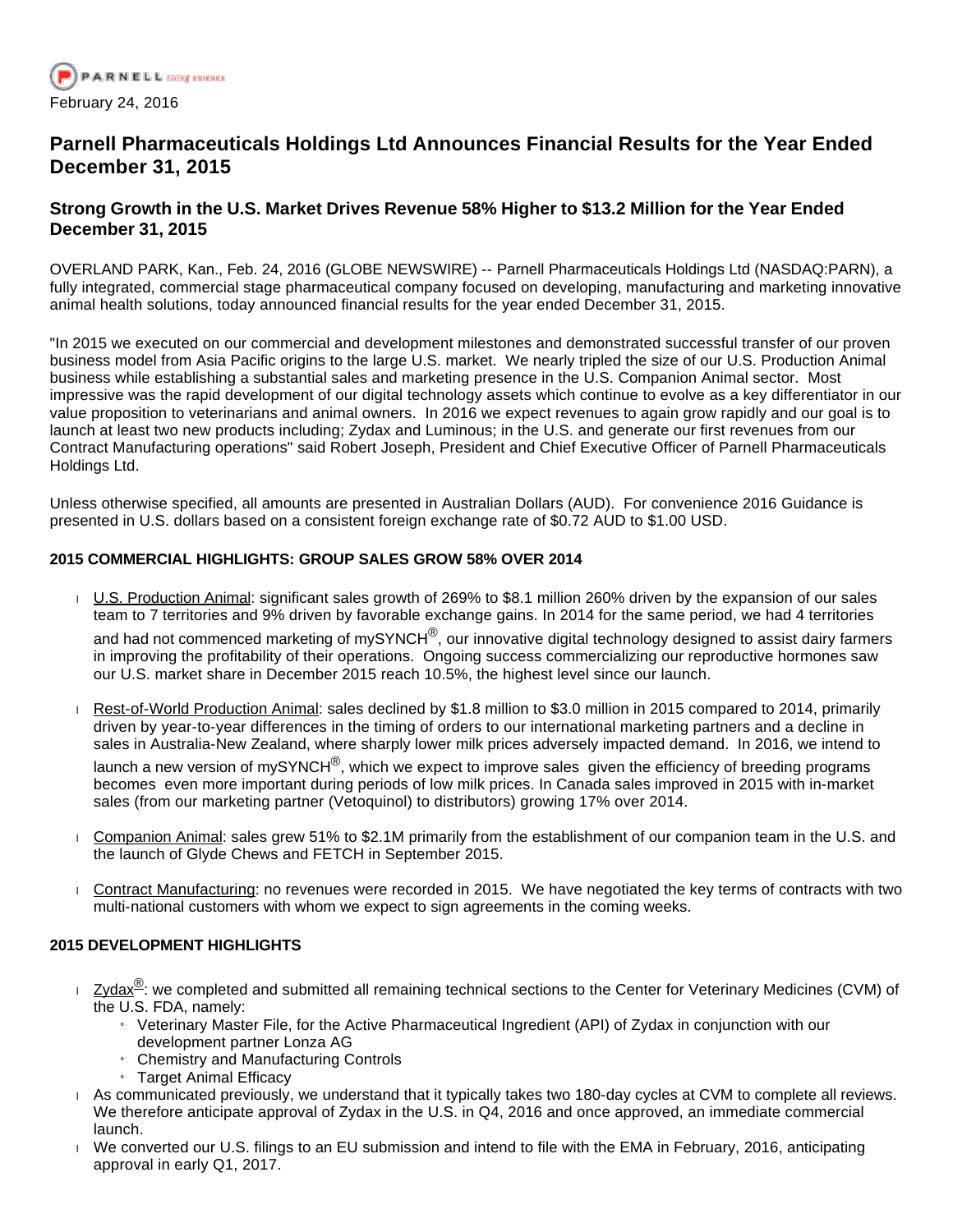- We completed a full development plan for Zydax for Cats and expect to commence pilot and pivotal studies in 2016, leading to a potential approval in early 2018.
- Our development partner Lonza AG has commenced commercial scale manufacture of the Zydax API for the launch of Zydax, once approved in the U.S. and EU.
- PAR121 and PAR122 (developmental compounds for bone healing and wound healing respectively): through CIMTECH (the licensor) we received a grant from the United Nations under the Nagoya Protocol for up to US\$1 million in matched funding to develop infrastructure and capability in the Cook Islands enabling us to transform the botanical extract precursors for the anticipated drug substances in PAR121 and PAR122. We expect to complete manufacturing process development in early 2016 to be followed by in-vitro and in-vivo pilot efficiency studies during 2016.
- $\frac{1}{10}$  mySYNCH<sup>®</sup> and FETCH<sup>TM</sup>: we launched the latest versions of our innovative digital tools which we have designed to drive sales growth of our reproductive hormones and osteoarthritis products respectively. We believe our digital technologies are a key element of our commercial success, coupling best-in-class medicines with leading technology applications to create fundamental differentiation in our offering to veterinarians and animal owners.
- Luminous $\frac{\text{LM}}{\text{M}}$ : we developed an innovative nutraceutical product that we believe is applicable to the sizeable dermatology market for dogs. This category is undergoing rapid expansion and we believe that Luminous will fill an unmet need by aiding in the reduction of inflammation associated with atopic dermatitis and supporting the growth of healthy new skin and hair. We will launch Luminous in the U.S. in Q2, 2016 beside our current companion animal product offerings Glyde and FETCH.

# **2015 CORPORATE HIGHLIGHTS:**

- Board: we appointed two new Independent Directors, Ellen Richstone and David Rosen, to our Board of Directors. These Directors bring significant finance and animal pharmaceutical experience to the strategic oversight and governance our Company.
- Business Development: we are negotiating with multi-national parties interested in acquiring the rights to market Zydax<sup>®</sup> and Glyde<sup>®</sup> in Europe and Asia. We have taken a measured approach to this deal as we believe that it is imperative that we optimize both the terms and selection of a long-term partner given the significant potential value of Zydax in these markets. We remain confident a deal will be completed in ample time prior to potential approval and launch in these markets.
- Licensing: we continue to assess multiple in-licensing opportunities, including several products that could be swiftly taken to market by our Companion Animal sales team spanning pharmaceutical, nutraceutical and medical device products.
- Capital: On January 11, 2016, we entered into a share purchase agreement with Lincoln Park Capital Fund, LLC, a Chicago-based institutional investor ("Lincoln Park"). The agreement is structured as an equity commitment and enables us to elect entirely at our discretion to sell up to 35,000 shares (and under certain circumstances up to 55,000 shares) on any one day to Lincoln Park at a price that is known to Parnell before we choose to issue shares. Up to the date of this press release we have not utilized this facility and plan only to do so with discretion. We see the Lincoln Park facility as a way for us to sell modest amounts of new shares to Lincoln Park, in turn bringing in growth capital and loosening the tightly held nature of our stock.

Unrelated to the equity commitment and in recognition of Lincoln Park's belief in our company's business and the potential value of our stock, Lincoln Park agreed to purchase 175,000 unregistered shares at \$3.50 per share, which represents a 10% premium to the closing price on February 23, 2016, in addition, Lincoln Park has the option to purchase up to a further 150,000 shares at \$5 per share for cash consideration as provided in the option, which would represent a 57% premium to the February 23 closing price.

Furthermore, we have negotiated key terms for a senior debt facility of approximately \$US30 million that we expect to announce in coming weeks subject to completion of an agreement.

### **FINANCIAL RESULTS (for the year ended December 31, 2015)**

### **Revenue**

Total revenues were \$13.2 million for the twelve months ended December 31, 2015, an increase of \$4.8 million, or 58% (of which 7 percentage points related to a favorable exchange variance), over the same period in 2014. Growth momentum accelerated in the second half of 2015, with total revenues increasing by \$4.7 million, or 130%., as both our U.S. operating segments (Production and Companion Animal) performed strongly.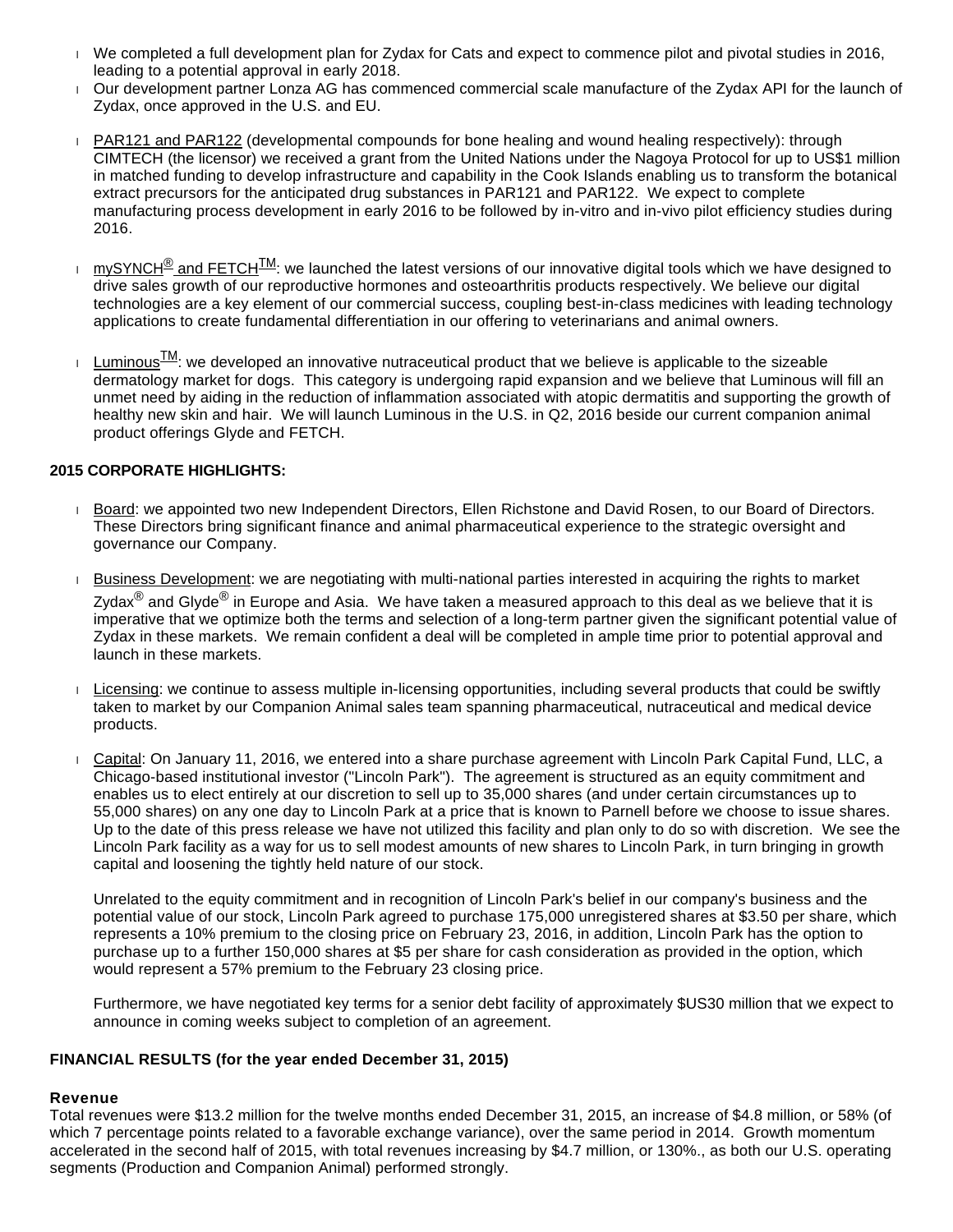- Production Animal U.S.: sales ex-Parnell (sales from Parnell to distributors) increased by 269% (of which 9 percentage points related to a favorable exchange variance), or \$5.9 million, compared to 2014, to reach \$8.1 million for the year ended December 31, 2015. Sales increased in the second half of 2015 over the first half by \$3.9 million, or 330%. Full year sales in-market (sales from distributors to veterinarians and dairy producers) grew 55% from US\$3.1 million in 2014 to US\$4.9 million in 2015. This clearly demonstrates that distributors ran down the large inventories they had been holding in 2013 and 2014 and that ex-Parnell sales in 2015 continued to track in-market demand.
- Production Animal Rest of World (ROW): sales declined in 2015 by \$1.8 million, or 37%, compared to 2014, to be \$3.0 million for the year ended December 31, 2015. This was primarily due to timing difference of shipments to our distribution partners in Canada and Turkey. In Canada, our distribution partner Vetoquinol placed only one order in 2015 compared to two in 2014, and our marketing partner in Turkey moved their normal Q4, 2015 order into 2016. We expect that inventory levels and timing of orders have now normalized and we expect in 2016 to show growth over 2015. The decline was partially offset by favorable exchange gains of 4%.
- Companion Animal: sales increased \$0.7 million, or 51%, compared to 2014 to be \$2.1 million for the year ended December 31, 2015. The increase in revenue was related to the launch of Glyde Chews and FETCH in the U.S. in September 2015. Our Companion Animal segment in Australia continued to perform strongly nine years after launch, although regulatory delays for the approval of Glyde Chews impacted Australian sales in the first half of 2015, such that full year sales in 2015 were flat when compared to the same period in 2014. With this fully resolved in May 2015, sales of our Companion Animal products in Australia for the six-months to December 31, 2015, were up 51%, compared to the same period in 2014, building strong momentum as we proceed into 2016.
- Contract Manufacturing: We have not yet derived revenue for this operating segment but we were very pleased to be successfully appointed through a tender process by a major multinational as their contract manufacturer for a range of sterile injectable products. We have reached agreement on the major terms of this contract and expect the contract to be finalized in the coming month. Technology transfer would commence on contract signing likely followed by initial commercial supply in 2016. The terms of the deal and expected revenues will be announced in more detail upon completion of the contract.

We also reached agreement on key terms with a second major multinational to undertake contract manufacturing services for a sterile injectable product. We expect to complete the final contract in the coming weeks from which we will derive a contract establishment fee as well as immediate commercial supply of this product. The terms of the deal and expected revenues will be announced in more detail upon completion of the contract.

# **Cost of Sales**

\$7.7 million for the year ended December 31, 2015, up from \$6.7 million in the same period in 2014 primarily as a result of increased revenues. Our product gross margin continued to improve throughout 2015, increasing 3.6% to 82.1% for the full year of 2015 compared to 78.5% in 2014.

#### **Selling and marketing expenses**

Increased \$5.8 million, or 96%, for the year ended December 31, 2015, compared to 2014, 88% of this increase was a result of increased personnel costs associated with the expansion of our commercial infrastructure in the U.S and a further 8% was driven by unfavorable foreign exchange fluctuations. The increased personnel costs was driven by the recruitment of 55 new staff to establish our U.S. Companion Animal sales and marketing team to launch Glyde and FETCH in the U.S. in September 2015 and in anticipation of the launch of Zydax in Q4, 2016. Furthermore, this team is expected to launch both Luminous™ — a nutraceutical product for dermatological disorders in dogs and Reviderm™ — a unique liquid bandage for use in companion animals in Q2, 2016.

#### **Regulatory expenses**

Increased by 4.3% compared 2014 primarily due to an increase in staff to support our new product filings.

#### **Administration expenses**

Increased \$8.9 million, or 149%, for the year ended December 31, 2015 compared to 2014, primarily as a result of increased headcount and external costs to support a substantially larger Commercial and R&D organization in the U.S., as well as increased compliance, regulatory and statutory costs associated with being a public organization for the full year of 2015, unfavorable foreign exchange fluctuations and the recording of share-based compensation expense for the first time.

### **Finance costs and Net foreign exchange losses on borrowings**

Decreased \$5.6 million, or 86%, for the year ended December 31, 2015 compared to 2014. Finance costs decreased by \$4.6 million due to full repayment of our senior debt facility with SWK Holdings LLC from the proceeds of our IPO which resulted in reduced interest expense and \$1.0 million due to current borrowings being denominated in their functional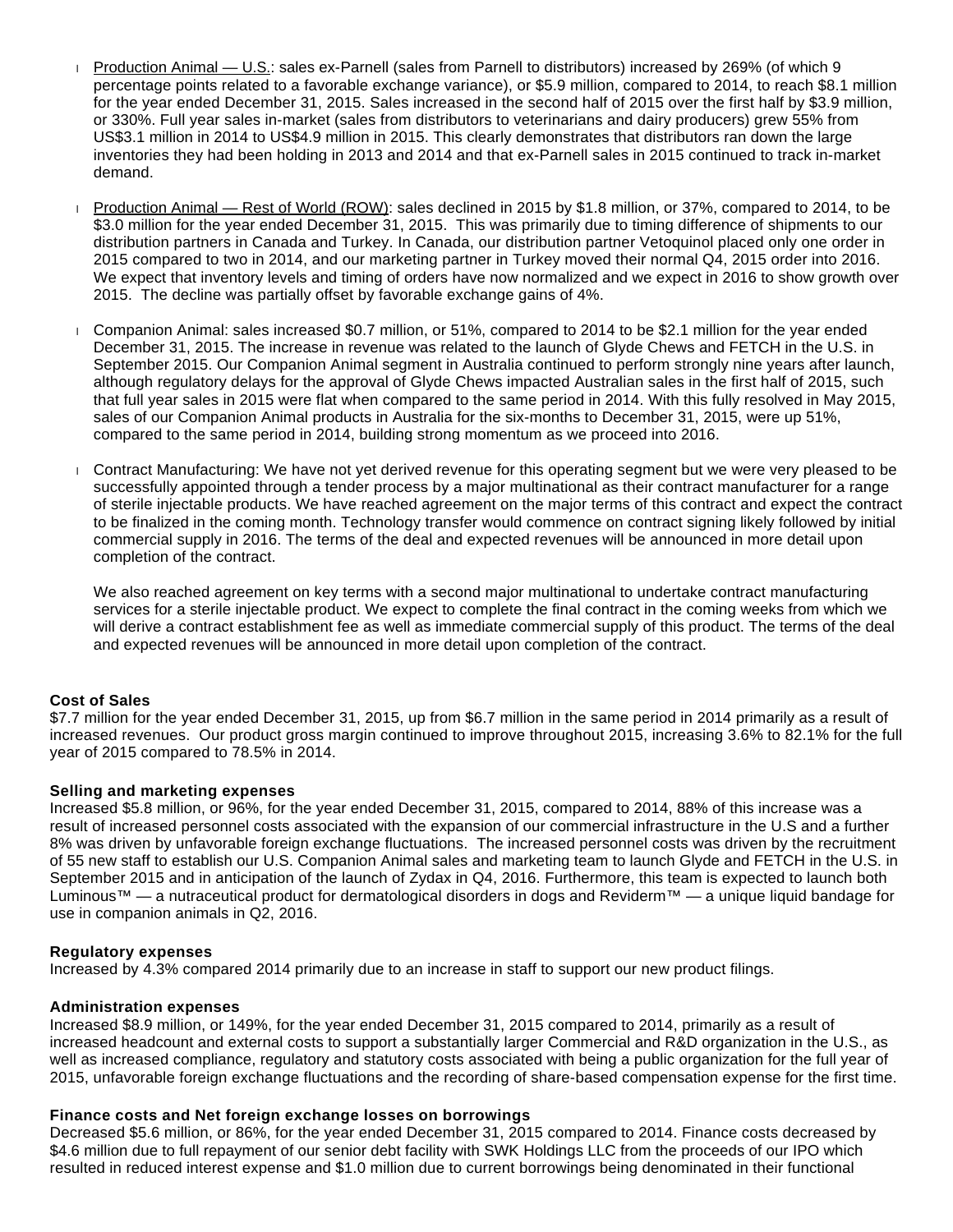#### currencies.

#### **Other Income**

Increased to \$6.7 million for the year ended December 31, 2015, compared to \$5.6 million in 2014. The increase in other income was primarily driven by management's re-assessment of contingent provisions associated with supplier obligations. As of June 30, 2015 management determined that a provision was no longer necessary resulting in \$2.6 million (2014: \$Nil) being recorded in other income. This was partially offset by more favorable exchange gains in 2014 as compared to 2015.

#### **Earnings**

Our Net loss after tax for the year ended December 31, 2015 was \$13.7 million or \$1.03 per weighted-average share compared to \$14.3 million or \$1.32 per weighted-average share for the same period in 2014.

At December 31, 2015 Parnell held cash and cash equivalents of \$5.7 million compared to \$15.8 million at December 31, 2014.

#### **2016 GUIDANCE**

#### **Commercial: Total Group Revenue expected to grow 50% - 70% to \$20 — \$22 million (US\$14 to US\$16 million)**

- U.S. Production Animal: We expect double digit sales growth in 2016 driven by acquiring new customers through our mySYNCH digital technology. In Q4, 2016 we expect to launch "cow-side care" — a revolutionary function within mySYNCH that will provide vital health management information to farmers at the point of contact with individual cows. We also expect the promotion of PROCEPT<sup>™</sup> (a new patent-pending breeding program) will provide us with a point of differentiation and increased revenues. In Australia and New Zealand after a challenging 2015 we expect sales to improve in 2016 as farmers seek to optimize efficiency of milk production with reproductive breeding programs.
- Companion Animal: we expect sales to grow to rapidly primarily driven by our US business with a full year of sales of Glyde and the Q2' 2016 launch of Luminous. We have not yet estimated our 2016 sales of Zydax in the U.S., where we expect a Q4'2016 launch if approved by the FDA, nor have we estimated sales of Zydax for Europe.
- Contract Manufacturing: we expect to sign final contracts with two multinationals in the coming weeks. We expect to derive income of single digit millions from establishment fees, technology transfer fees and manufacturing income in 2016.

#### **Development**

Zydax: we expect to receive initial responses from the Center for Veterinary Medicines (CVM) of the U.S. FDA regarding the two major technical sections; Chemistry and Manufacturing Controls (CMC) and the Target Animal Efficacy (TAE) in Q2, 2016 and therefore expect we could achieve marketing authorization in the US in Q4, 2016.

We expect the early establishment of our Companion Animal commercial team in the U.S. and concurrent development of our innovative digital technology platform — FETCH™ will lead to rapid revenue growth immediately following FDA approval of Zydax.

We expect to further leverage our core Zydax asset by:

- » signing a marketing partner appointment for Europe and Asia. We have held discussions with several companies and expect that such a deal if signed would bring several million dollars in establishment and milestone fees in 2016/2017.
- » commencing pilot and pivotal safety and efficacy trials to seek an approval for the use of Zydax in Cats. We estimate there are over 50 million cats in the U.S. alone (compared to over 70 million dogs) and we believe there are very few viable therapeutic options for the very common disease of osteoarthritis in cats.
- » further evaluating the regulatory path for Zydax in horses in the US and Europe. We already have regulatory approval in multiple markets where we have historically sold Zydax. We have more recently concentrated our product development and commercial efforts on the much larger market for dogs and cats but expect that Zydax has worthwhile potential in the Equine market in many countries.
- $\mu$  We expect to continue to receive patent grants relating to Zydax in 2016.
- PAR121 and PAR122 we expect to complete pilot-scale manufacturing process development in the Cook Islands in Q2, 2016 the extracts from which will lead to the commencement of pilot efficacy studies in Q2, 2016. We expect to announce results from these studies in Q3, 2016. We also expect to undertake chemical characterization studies for PAR121 and PAR122 in 2016. We continue to receive patent grants in a number of countries for both compounds.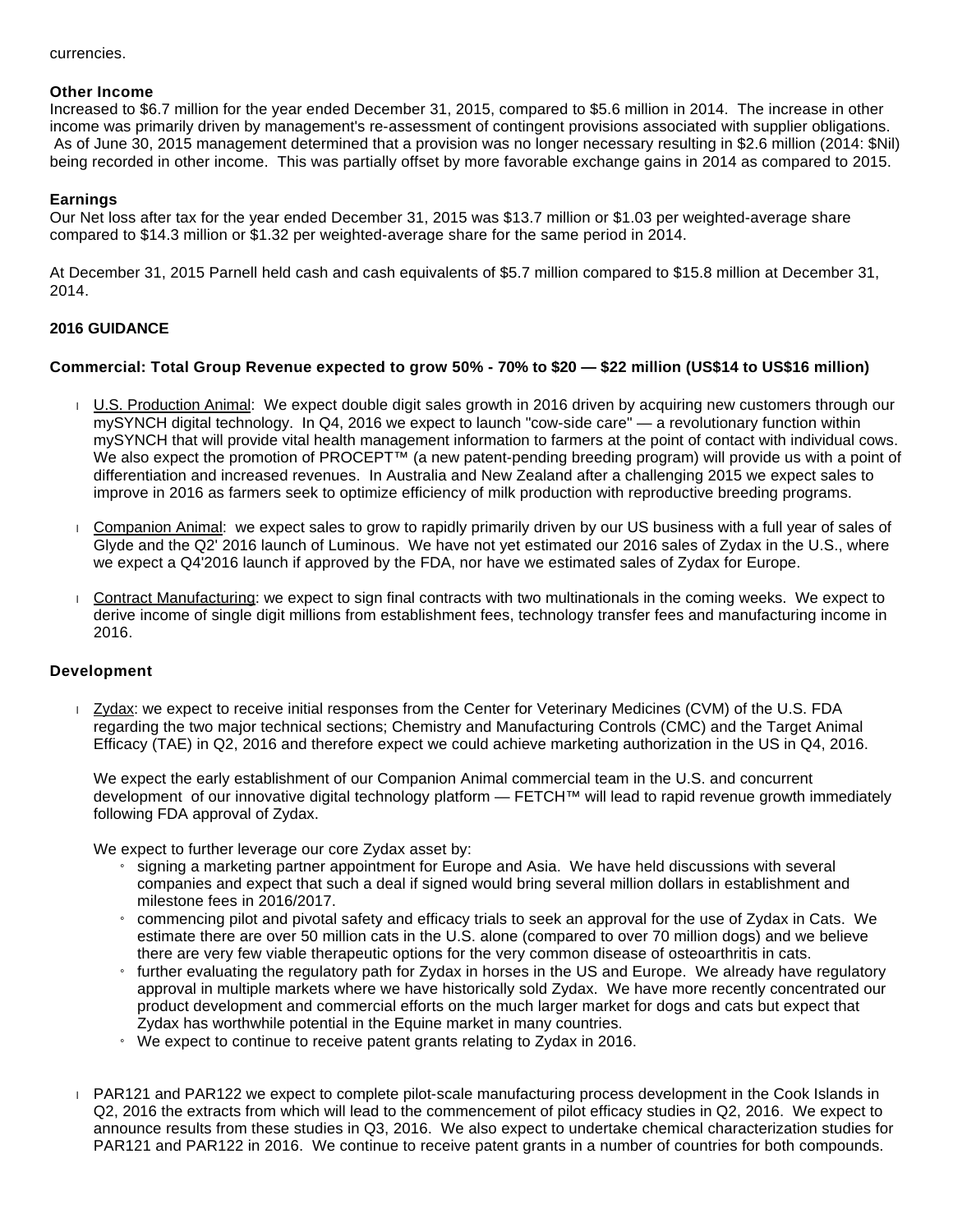$\pm$  mySYNCH $^\circ$  and FETCH $^{\textsf{TM}}$ : we continue to invest in our digital technology assets and expect to launch over 10 new enhancements for mySYNCH and FETCH in 2016. We expect this new functionality to continue to bolster our commercial point of differentiation with our customers by combining best-in-class new medicines with digital tools that help animal owners maximize the use of our products through better animal health management.

# **Corporate**

- Board: we expect to make an additional appointment of an Independent Directors to our Board of Directors in Q2, 2016. The candidates being considered are focused on consumer and digital technology commercial experience.
- Business Development: we anticipate continuing to investigate various in-licensing opportunities and will seek additional contract manufacturing opportunities as well as seeking a marketing partner for Zydax in various markets where we do not currently operate.
- Capital: as we have previously communicated, we expect to use debt financing to augment our growth capital. We are in the final stages of negotiating terms for an approximate \$30 million debt facility which we anticipate we will conclude in the coming months. If we complete this transaction, this new larger facility will replace our current US\$11 million dollar debt facility.

We continue to focus on value creating opportunities in our business and believe that we have balanced our growth needs with capital utilization. As our core business continues to grow, and the business development opportunities from these core assets (such as Zydax US launch, Zydax EU partner appointment and contract manufacturing) continue to evolve, we expect to generate increasing amounts of revenue from our current business segments.

We also believe that we need to address the lack of liquidity in our stock which we believe is due to the small amount of available shares that are not held by our founders and their families and the major institutional investors who bought our Initial Public Offering. We believe the Lincoln Park agreement that we recently entered into allows us to prudently release small amounts of new shares to the market in a discretionary manner that remains entirely within our control. Of course, our major focus in 2016 is commercial success of our products in the U.S. and the launch of Zydax if approved in the U.S. and E.U. which could generate increasing cash flow and could result in us becoming profitable by late 2017.

# **Conference Call Information:**

Management will host a conference call on February 24, 2016 at 8:00 a.m. ET to discuss financial results. Investors and analysts may access the conference call by dialing (877) 244-6184 (U.S./Canada) or (920) 663-6271 (International) and using the conference ID# 54549550.

A telephone replay will be available for one week following the call by dialing (855) 859-2056 (U.S./domestic) and (404) 537- 3406 (International) using the conference ID# 54549550.

# **About Parnell**

Parnell (PARN) is a fully integrated, veterinary pharmaceutical company focused on developing, manufacturing and commercializing innovative animal health solutions. Parnell currently markets five products for companion animals and production animals in 14 countries and augments its pharmaceutical products with proprietary digital technologies — FETCH™ and mySYNCH®. These innovative solutions are designed to enhance the quality of life and/or performance of animals and provide a differentiated value proposition to our customers. Parnell also has a pipeline of 7 drug products covering valuable therapeutic areas in orthopedics, dermatology, anesthesiology, nutraceuticals and metabolic disorders for companion animals as well as reproduction and mastitis for cattle.

For more information on the company and its products, please visit [www.parnell.com.](http://www.globenewswire.com/Tracker?data=cHO19uhsKC4Y_xTQ06h7RLEj2cVb9AHQCkbuvuJjjayR9_MJIaCtHN4Xzd7bHpDXs7EER3f9W3BIUjTNsEWyo-4FXbKkONNaz68tuNkQRPMk-dS3XPTMUy3tZ04r2XBDo_FupcwuDVSx3XkGVsjsZP1ixBeJTdumUH2TmxG6JvKjPq2BF78JZ7S0Wauzcg4xEqfva8NXWnLCTX5ZMZd5aA==)

# **Cautionary Note Regarding Forward-Looking Statements**

This press release contains forward-looking statements and information within the meaning of the U.S. Private Securities Reform Act of 1995. Words such as "may," "anticipate," "estimate," "expects," "projects," "intends," "plans," "develops," "believes," and words and terms of similar substance used in connection with any discussion of future operating or financial performance identify forward-looking statements. Forward-looking statements represent management's present judgment regarding future events and are subject to a number of risk and uncertainties that could cause actual results to differ materially from those described in the forward-looking statements. These risks include, but are not limited to, risks and uncertainties regarding Parnell's research and development activities, its ability to conduct clinical trials of product candidates and the results of such trials, as well as risks and uncertainties relating to litigation, government regulation,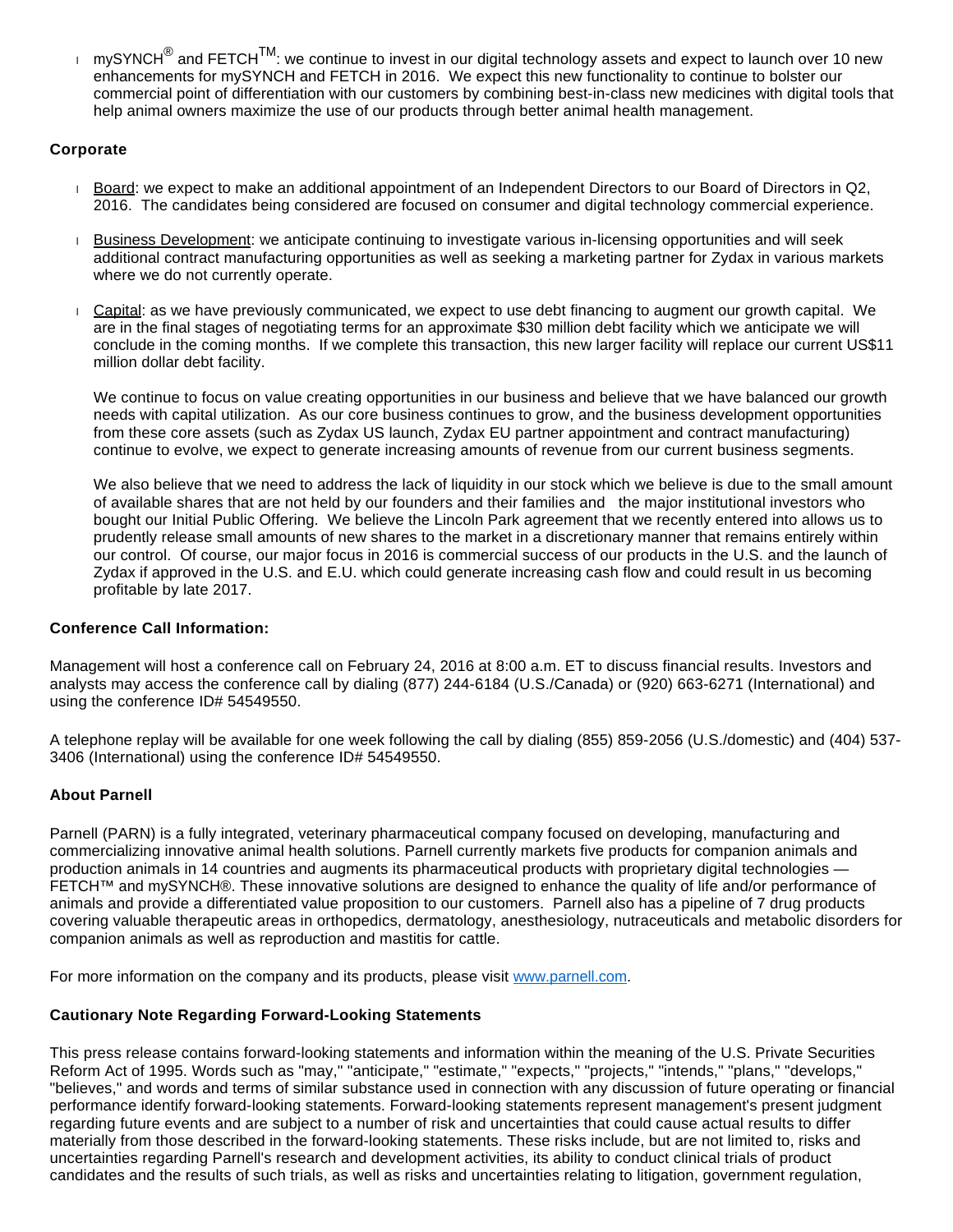economic conditions, markets, products, competition, intellectual property, services and prices, key employees, future capital needs, dependence on third parties, and other factors, including those described in Parnell's Annual Report on Form 20-F filed with the Securities and Exchange Commission, or SEC, on September 15, 2014, along with its other reports filed with the SEC. In light of these assumptions, risks, and uncertainties, the results and events discussed in any forward-looking statements contained in this press release might not occur. Investors are cautioned not to place undue reliance on the forward-looking statements, which speak only as of the date of this press release. Parnell is under no obligation, and expressly disclaims any obligation, to update or alter any forward-looking statements, whether as a result of new information, future events, or otherwise.

# **Consolidated Balance Sheets**

|                                  | 31 December 2015 31 December 2014<br><b>AUD\$</b> | <b>AUD\$</b>   |
|----------------------------------|---------------------------------------------------|----------------|
| <b>ASSETS</b>                    |                                                   |                |
| <b>CURRENT ASSETS</b>            |                                                   |                |
| Cash and cash equivalents        | 5,666,679                                         | 15,819,418     |
| Trade and other receivables      | 7,266,662                                         | 4,825,193      |
| Inventories                      | 3,426,926                                         | 2,755,956      |
| Prepayments                      | 531,843                                           | 470,568        |
| TOTAL CURRENT ASSETS             | 16,892,110                                        | 23,871,135     |
| <b>NON-CURRENT ASSETS</b>        |                                                   |                |
| Trade and other receivables      | 67,457                                            | 50,184         |
| Property, plant and equipment    | 12,666,214                                        | 11,899,006     |
| Intangible assets                | 16,583,360                                        | 12,419,614     |
| TOTAL NON-CURRENT ASSETS         | 29,317,031                                        | 24,368,804     |
| <b>TOTAL ASSETS</b>              | 46,209,142                                        | 48,239,939     |
| <b>LIABILITIES</b>               |                                                   |                |
| <b>CURRENT LIABILITIES</b>       |                                                   |                |
| Trade and other payables         | 6,780,440                                         | 8,614,034      |
| <b>Borrowings</b>                | 3,122,553                                         | 4,590,483      |
| Provision for employee benefits  | 438,008                                           | 379,558        |
| <b>TOTAL CURRENT LIABILITIES</b> | 10,341,001                                        | 13,584,075     |
| <b>NON-CURRENT LIABILITIES</b>   |                                                   |                |
| Trade and other payables         | 1,106,360                                         | 668,037        |
| <b>Borrowings</b>                | 14,353,203                                        |                |
| Provision for employee benefits  | 153,781                                           | 74,364         |
| TOTAL NON-CURRENT LIABILITIES    | 15,613,344                                        | 742,401        |
| <b>TOTAL LIABILITIES</b>         | 25,954,345                                        | 14,326,476     |
| <b>NET ASSETS</b>                | 20,254,796                                        | 33,913,463     |
|                                  |                                                   |                |
| <b>EQUITY</b>                    |                                                   |                |
| Ordinary shares                  | 55,343,451                                        | 55,343,451     |
| Share-based compensation reserve | 1,708,388                                         |                |
| Reserves                         | (3, 214, 558)                                     | (1,585,035)    |
| <b>Accumulated losses</b>        | (33, 582, 485)                                    | (19, 844, 953) |
| <b>TOTAL EQUITY</b>              | 20,254,796                                        | 33,913,463     |

# **Consolidated Statements of Comprehensive Loss**

|              |               | For the Year Ended December 31, |  |
|--------------|---------------|---------------------------------|--|
|              | 2015<br>AUD\$ | 2014<br>AUD\$                   |  |
| Revenue      | 13,169,753    | 8,361,058                       |  |
| Other income | 6,725,142     | 5,614,519                       |  |